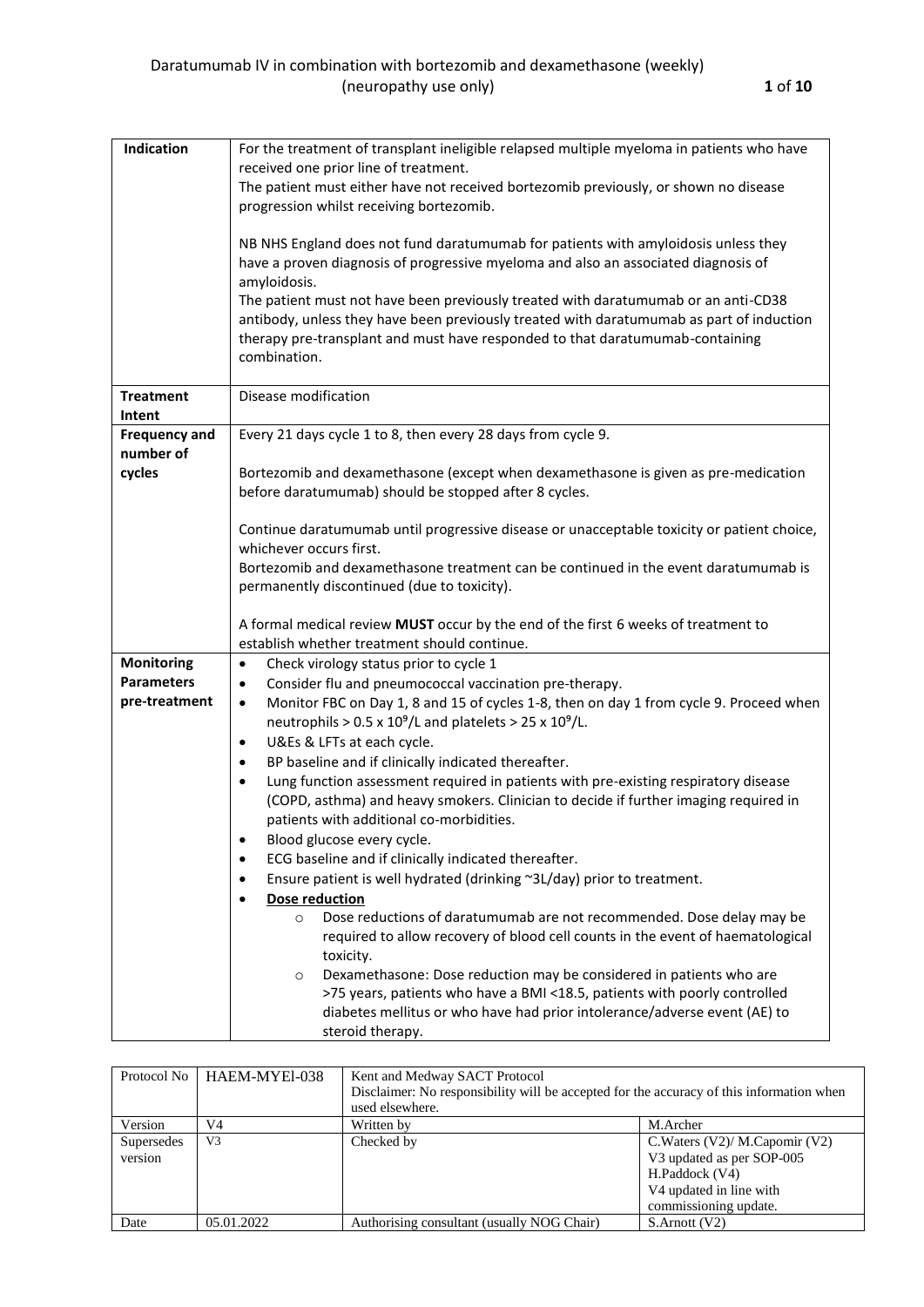|  | Bortezomib: If Hb < 65g/I transfuse patient and restart treatment when Hb<br>$\circ$<br>>65g/l.                                                                                                                                                                                                                                                                                                                                                                                                                                                    |
|--|----------------------------------------------------------------------------------------------------------------------------------------------------------------------------------------------------------------------------------------------------------------------------------------------------------------------------------------------------------------------------------------------------------------------------------------------------------------------------------------------------------------------------------------------------|
|  | Bortezomib should be withheld for any grade 3 non-haematological (see below<br>for guidance on managing neuropathic toxicites) or Grade 4 haematological<br>toxicities (neutrophils < $0.5 \times 10^9$ /L or platelets < $25 \times 10^9$ /L); once toxicity has<br>settled reinitiate at 75%, (ie 1.3mg/m2 $\rightarrow$ 1.0mg/m2 $\rightarrow$ 0.7mg/m2).<br>For Neuropathic Pain and or Peripheral Sensory or Motor Neuropathy dose<br>reductions see table 1.                                                                                 |
|  | <b>Hepatic impairment:</b>                                                                                                                                                                                                                                                                                                                                                                                                                                                                                                                         |
|  | Daratumumab: No dose adjustments necessary.<br>$\circ$<br>Bortezomib: Consider dose reduction in moderate/severe hepatic impairment<br>$\circ$<br>(Bilirubin >1.5ULN), reduce Bortezomib to 0.7 mg/m2 in the first treatment<br>cycle. Consider dose escalation to 1.0 mg/m2 or further dose reduction to 0.5<br>mg/m2 in subsequent cycles based on patient tolerability.                                                                                                                                                                         |
|  | <b>Renal impairment:</b>                                                                                                                                                                                                                                                                                                                                                                                                                                                                                                                           |
|  | Daratumumab: No dose adjustments necessary.<br>$\circ$                                                                                                                                                                                                                                                                                                                                                                                                                                                                                             |
|  | Bortezomib: CrCl < 20ml/min discuss with consultant.<br>$\circ$                                                                                                                                                                                                                                                                                                                                                                                                                                                                                    |
|  | Interference with tests (refer to company risk materials): Daratumumab binds to CD38<br>$\bullet$<br>on red blood cells and results in a positive Indirect Antiglobulin Test (Coombs test)<br>which may persist for up to 6 months after the last infusion. Send a blood sample for<br>group/direct antiglobulin/phenotype testing prior to treatment. Daratumumab may be<br>detected on SPE and IFE assays resulting in false positive results for patients with IgG<br>kappa myeloma protein impacting initial assessment of complete responses. |
|  | <b>Contraception:</b> To avoid exposure to the foetus, women of reproductive potential<br>$\bullet$                                                                                                                                                                                                                                                                                                                                                                                                                                                |
|  | should use effective contraception during treatment and for 3 months after cessation<br>of daratumumab treatment.                                                                                                                                                                                                                                                                                                                                                                                                                                  |
|  | At least 72 hours must elapse between consecutive Bortezomib doses.<br>$\bullet$                                                                                                                                                                                                                                                                                                                                                                                                                                                                   |
|  | If a planned dose of daratumumab is missed, the dose should be administered as soon<br>$\bullet$<br>as possible and the dosing schedule should be adjusted accordingly, maintaining the<br>treatment interval.                                                                                                                                                                                                                                                                                                                                     |
|  | <b>Caution with Bortezomib:</b><br>$\bullet$                                                                                                                                                                                                                                                                                                                                                                                                                                                                                                       |
|  | Use with caution in patients with pre-existing heart disease or with high risk<br>$\circ$                                                                                                                                                                                                                                                                                                                                                                                                                                                          |
|  | factors.<br>Patients should be advised to report any new or worsening respiratory symptoms.<br>$\circ$<br>Bortezomib can affect the ability to drive and use machines. If patients experience<br>$\circ$<br>fatigue/dizziness or blurred vision they should not drive.                                                                                                                                                                                                                                                                             |
|  | Drug Interactions: The concomitant use of bortezomib with strong CYP3A4 inducers<br>(e.g., rifampicin, carbamazepine, phenytoin, phenobarbital and St. John's Wort) is not<br>recommended, as efficacy may be reduced. CYP3A4 inhibitors (e.g. ketoconazole,<br>ritonavir) should be used with caution and patients monitored for toxicity.                                                                                                                                                                                                        |
|  | Daratumumab infusion rate and infusion related reactions (IRRs):                                                                                                                                                                                                                                                                                                                                                                                                                                                                                   |
|  | Daratumumab can cause severe infusion reactions which may result in admission to<br>$\bullet$<br>hospital. Pre-meds must be given 1-3 hours before the infusion and patients must be<br>monitored during the entire infusion. For patients that experience any Grade IRRs,<br>continue monitoring post-infusion until symptoms resolve.                                                                                                                                                                                                            |
|  | For infusion reactions of any grade/severity, immediately interrupt the infusion and<br>٠<br>manage symptoms.                                                                                                                                                                                                                                                                                                                                                                                                                                      |
|  |                                                                                                                                                                                                                                                                                                                                                                                                                                                                                                                                                    |

| Protocol No           | HAEM-MYEI-038  | Kent and Medway SACT Protocol<br>Disclaimer: No responsibility will be accepted for the accuracy of this information when<br>used elsewhere. |                                                                                                                                         |  |  |
|-----------------------|----------------|----------------------------------------------------------------------------------------------------------------------------------------------|-----------------------------------------------------------------------------------------------------------------------------------------|--|--|
| Version               | V <sub>4</sub> | Written by                                                                                                                                   | M.Archer                                                                                                                                |  |  |
| Supersedes<br>version | V <sub>3</sub> | Checked by                                                                                                                                   | C. Waters $(V2)$ / M. Capomir $(V2)$<br>V3 updated as per SOP-005<br>H.Paddock (V4)<br>V4 updated in line with<br>commissioning update. |  |  |
| Date                  | 05.01.2022     | Authorising consultant (usually NOG Chair)                                                                                                   | $S$ . Arnott $(V2)$                                                                                                                     |  |  |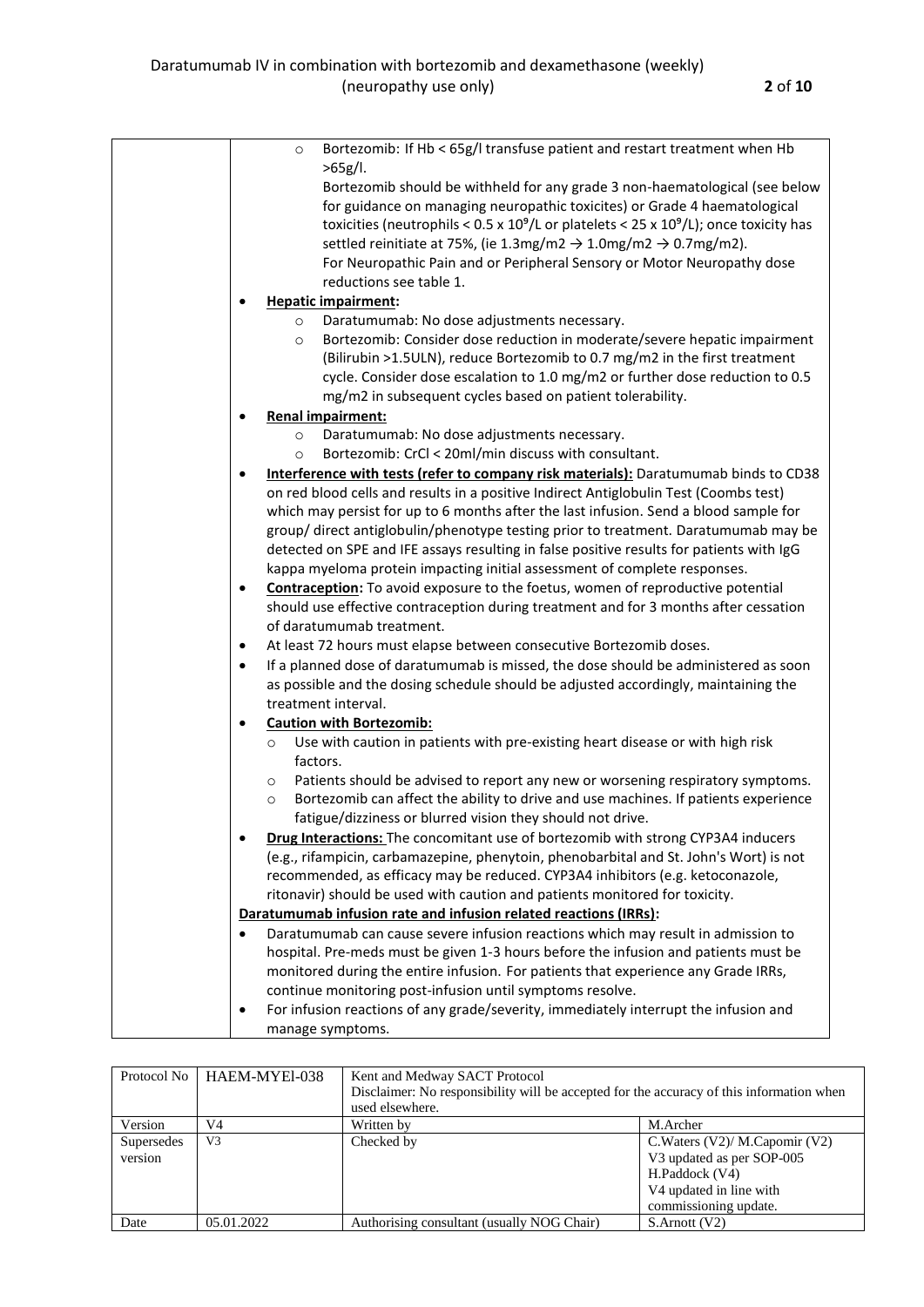|             |                                                                                       | $\bullet$           | The use of post-infusion medications (e.g. inhaled corticosteroids, short and long acting                |                                                  |  |  |  |
|-------------|---------------------------------------------------------------------------------------|---------------------|----------------------------------------------------------------------------------------------------------|--------------------------------------------------|--|--|--|
|             |                                                                                       |                     | bronchodilators) should be considered for patients with a history of chronic obstructive                 |                                                  |  |  |  |
|             |                                                                                       |                     | pulmonary disease to manage respiratory complications should they occur.                                 |                                                  |  |  |  |
|             |                                                                                       | $\bullet$           | Grade 1-2 IRR (mild to moderate): Once reaction symptoms resolve, the infusion should                    |                                                  |  |  |  |
|             |                                                                                       |                     | be resumed at no more than half the rate at which the IRR occurred. If the patient does                  |                                                  |  |  |  |
|             |                                                                                       |                     | not experience any further IRR symptoms, infusion rate escalation may be resumed at                      |                                                  |  |  |  |
|             |                                                                                       |                     | increments and intervals as clinically appropriate up to the maximum rate of                             |                                                  |  |  |  |
|             |                                                                                       | 200mL/hour.         |                                                                                                          |                                                  |  |  |  |
|             |                                                                                       | $\bullet$           | Grade 3 IRR (severe): Once reaction symptoms resolve, restarting of the infusion may                     |                                                  |  |  |  |
|             |                                                                                       |                     | be considered at no more than half the rate at which the reaction occurred. If the                       |                                                  |  |  |  |
|             |                                                                                       |                     | patient does not experience additional symptoms, infusion rate escalation may be                         |                                                  |  |  |  |
|             |                                                                                       |                     | resumed at increments and intervals as appropriate. The procedure should be repeated                     |                                                  |  |  |  |
|             |                                                                                       |                     | in the event of recurrence of Grade 3 symptoms. Permanently discontinue                                  |                                                  |  |  |  |
|             |                                                                                       |                     | daratumumab upon the third occurrence of a Grade 3 or greater infusion reaction.                         |                                                  |  |  |  |
|             |                                                                                       | $\bullet$           | Grade 4 IRR (life-threatening): Permanently discontinue daratumumab treatment.                           |                                                  |  |  |  |
|             |                                                                                       | $\bullet$           | Infusion rate of first infusion (diluted in 1000ml): Administer at 50 ml/hr for the first                |                                                  |  |  |  |
|             |                                                                                       |                     |                                                                                                          |                                                  |  |  |  |
|             |                                                                                       |                     | hour. In the absence of any infusion related reactions or hypersensitivity, the rate of                  |                                                  |  |  |  |
|             |                                                                                       |                     | infusion may be escalated in increments of 50 ml/hr every hour to a maximum rate of                      |                                                  |  |  |  |
|             |                                                                                       | 200ml/hr.           |                                                                                                          |                                                  |  |  |  |
|             |                                                                                       | $\bullet$           | Infusion rate of second infusion (diluted in 500ml <sup>*</sup> ): Administer at 50 ml/hr for the        |                                                  |  |  |  |
|             |                                                                                       |                     | first hour. In the absence of any infusion related reactions or hypersensitivity, the rate               |                                                  |  |  |  |
|             |                                                                                       |                     | of infusion may be escalated in increments of 50 ml/hr every hour to a maximum rate                      |                                                  |  |  |  |
|             |                                                                                       | of 200ml/hr.        |                                                                                                          |                                                  |  |  |  |
|             |                                                                                       | $\bullet$           | Infusion rate of subsequent (3 <sup>rd</sup> dose onwards) infusions** (diluted in 500ml <sup>*</sup> ): |                                                  |  |  |  |
|             |                                                                                       |                     | Administer at 100 ml/hr for the first hour. In the absence of any infusion related                       |                                                  |  |  |  |
|             |                                                                                       |                     | reactions or hypersensitivity, the rate of infusion may be escalated in increments of 50                 |                                                  |  |  |  |
|             |                                                                                       |                     | ml/hr every hour to a maximum rate of 200ml/hr.                                                          |                                                  |  |  |  |
|             |                                                                                       | $\bullet$           | *NB: A dilution volume of 500 mL should be used only if there were no ≥ Grade 1                          |                                                  |  |  |  |
|             | infusion related reactions (IRR) with the previous dose. Otherwise, continue to use a |                     |                                                                                                          |                                                  |  |  |  |
|             | dilution volume of 1000 mL and instructions for the first infusion.                   |                     |                                                                                                          |                                                  |  |  |  |
|             |                                                                                       | $\bullet$           | NB <sup>**</sup> A modified initial rate for subsequent infusions (3rd dose onwards) should only be      |                                                  |  |  |  |
|             |                                                                                       |                     | used if there were no ≥ Grade 1 IRRs during the previous infusions. Otherwise, use                       |                                                  |  |  |  |
|             |                                                                                       |                     | instructions for the second dose infusion rate.                                                          |                                                  |  |  |  |
|             |                                                                                       | $\bullet$           | Daratumumab rapid rate infusion                                                                          |                                                  |  |  |  |
|             |                                                                                       |                     | The rapid rate of infusion is unlicensed. Patient consent must be obtained.                              |                                                  |  |  |  |
|             |                                                                                       | Inclusion criteria: |                                                                                                          |                                                  |  |  |  |
|             |                                                                                       | $\circ$             | Patients on CYCLE 2 onwards and have received and tolerated 500ml                                        |                                                  |  |  |  |
|             |                                                                                       |                     | daratumumab infusion at the licensed rate (see above) without >Grade 1 IRR's.                            |                                                  |  |  |  |
|             |                                                                                       | Exclusion criteria: |                                                                                                          |                                                  |  |  |  |
|             |                                                                                       | $\circ$             | Previous >grade 3 infusion related toxicity with daratumumab.                                            |                                                  |  |  |  |
|             |                                                                                       | $\circ$             | IRR >Grade 1 with the most recent daratumumab infusion given at the                                      |                                                  |  |  |  |
|             |                                                                                       |                     | standard manufacturer licensed rate.                                                                     |                                                  |  |  |  |
|             |                                                                                       | $\circ$             | Patients whose most recent dose was prepared in 1000ml dilution due to                                   |                                                  |  |  |  |
|             |                                                                                       |                     | moderate or severe IRR. Patients must demonstrate tolerability of 500ml                                  |                                                  |  |  |  |
|             |                                                                                       |                     | infusion rate at the standard rate.                                                                      |                                                  |  |  |  |
|             |                                                                                       | $\circ$             | Cardiac amyloid patients.                                                                                |                                                  |  |  |  |
|             |                                                                                       |                     |                                                                                                          |                                                  |  |  |  |
|             |                                                                                       |                     |                                                                                                          |                                                  |  |  |  |
| Protocol No |                                                                                       |                     | Kent and Medway SACT Protocol                                                                            |                                                  |  |  |  |
|             |                                                                                       | HAEM-MYEl-038       | Disclaimer: No responsibility will be accepted for the accuracy of this information when                 |                                                  |  |  |  |
|             |                                                                                       |                     | used elsewhere.                                                                                          |                                                  |  |  |  |
| Version     | V <sub>4</sub>                                                                        |                     | Written by                                                                                               | M.Archer                                         |  |  |  |
| Supersedes  | V <sub>3</sub>                                                                        |                     | Checked by                                                                                               | C. Waters (V2)/ M. Capomir (V2)                  |  |  |  |
| version     |                                                                                       |                     |                                                                                                          | V3 updated as per SOP-005                        |  |  |  |
|             |                                                                                       |                     |                                                                                                          | H.Paddock (V4)                                   |  |  |  |
|             |                                                                                       |                     |                                                                                                          | V4 updated in line with<br>commissioning update. |  |  |  |
| Date        |                                                                                       | 05.01.2022          | Authorising consultant (usually NOG Chair)                                                               | S.Arnott (V2)                                    |  |  |  |
|             |                                                                                       |                     |                                                                                                          |                                                  |  |  |  |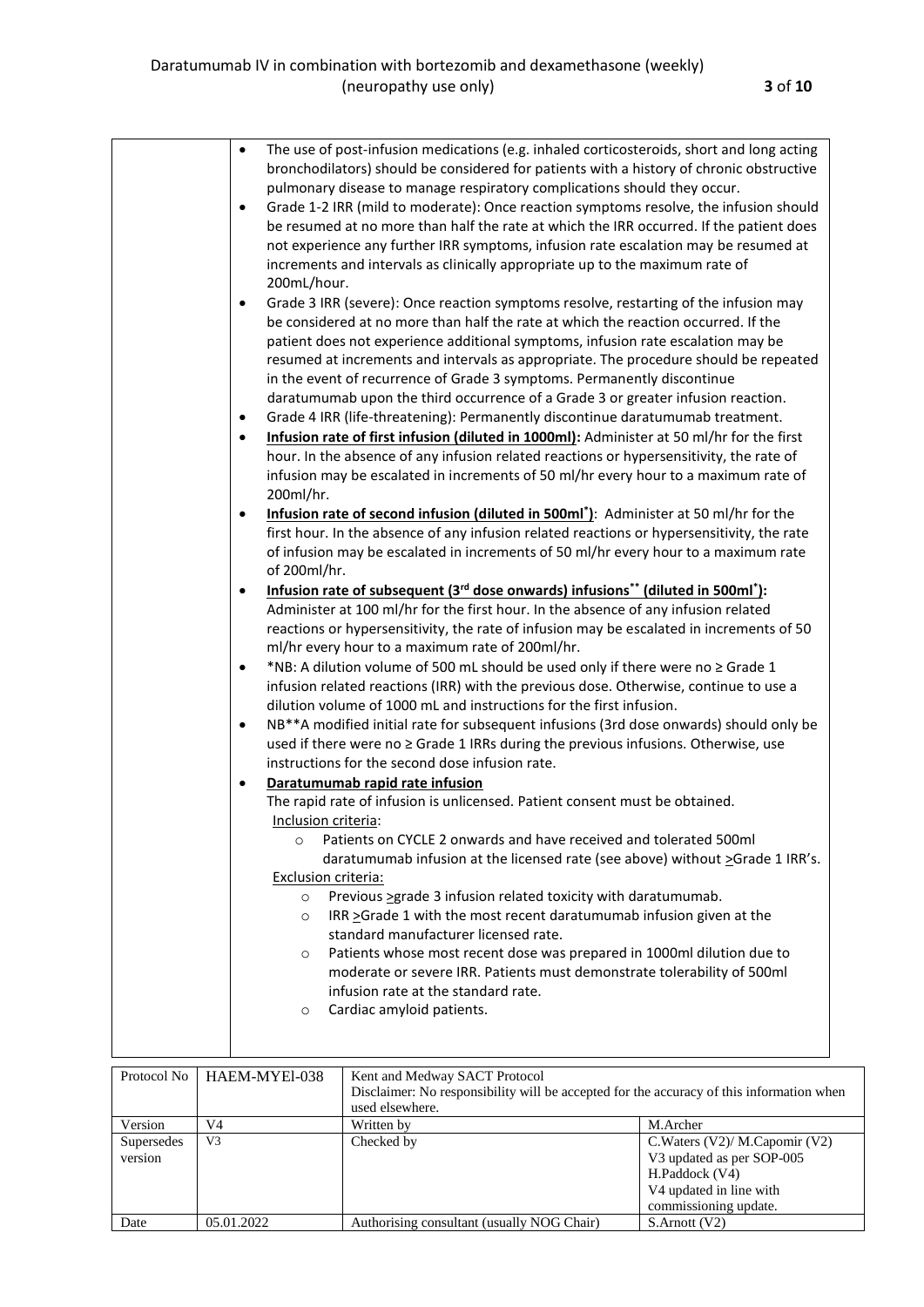|                   | Monitoring Parameters for rapid rate infusion:                                             |  |  |  |  |  |  |
|-------------------|--------------------------------------------------------------------------------------------|--|--|--|--|--|--|
|                   | Check vital signs before the start of infusion, then every 15min for the first<br>$\circ$  |  |  |  |  |  |  |
|                   | hour and at the end of the infusion.                                                       |  |  |  |  |  |  |
|                   | Monitor patients closely for adverse effects. Following the first rapid rate<br>$\circ$    |  |  |  |  |  |  |
|                   | infusion patients should be monitored in the treatment unit for 30 min after               |  |  |  |  |  |  |
|                   | the infusion has finished.                                                                 |  |  |  |  |  |  |
|                   | <b>CAUTION:</b> Pre-existing COPD increases the risk of developing bronchospasm<br>$\circ$ |  |  |  |  |  |  |
|                   | with daratumumab rapid infusion. Patients with COPD, asthma, other                         |  |  |  |  |  |  |
|                   | respiratory comorbidities and uncontrolled hypertension should be discussed                |  |  |  |  |  |  |
|                   | with the clinician. For patients with a history of COPD or asthma administer               |  |  |  |  |  |  |
|                   | post infusion short and long acting bronchodilators, and inhaled                           |  |  |  |  |  |  |
|                   | corticosteroids. During administration of rapid rate infusion these patients               |  |  |  |  |  |  |
|                   | must be closely monitored throughout.                                                      |  |  |  |  |  |  |
|                   | Sodium content: Each 20ml daratumumab (400mg) contains 1.6mmol sodium.                     |  |  |  |  |  |  |
|                   | A formal medical review as to whether treatment with daratumumab/bortezomib/dex            |  |  |  |  |  |  |
|                   | should continue or not will be scheduled to occur at least by the end of the first 6       |  |  |  |  |  |  |
|                   | weeks of treatment.                                                                        |  |  |  |  |  |  |
| <b>References</b> | KMCC protocol HAEM-MYEL-036v2 KMCC proforma HAEM-MYEL-002v2 KMCC protocol                  |  |  |  |  |  |  |
|                   | HAEM-MYEL-037 v0.5 draft HAEM-MYEL-038 v1 Guys and St Thomas's Dvd care plan               |  |  |  |  |  |  |
|                   | Changes made in line with 'SOP for removal of ranitidine on KMCC protocols and on aria     |  |  |  |  |  |  |
|                   | regimens'                                                                                  |  |  |  |  |  |  |

NB For funding information, refer to CDF and NICE Drugs Funding List

|  | Table 1: Dose modification of bortezomib for neuropathic toxicities |  |  |
|--|---------------------------------------------------------------------|--|--|
|--|---------------------------------------------------------------------|--|--|

| Severity of Peripheral Neuropathy Signs and                                                                                                                                                                                                                                                                                                               | <b>Modification of Dose and Regimen</b>                                                                                                                       |  |  |  |
|-----------------------------------------------------------------------------------------------------------------------------------------------------------------------------------------------------------------------------------------------------------------------------------------------------------------------------------------------------------|---------------------------------------------------------------------------------------------------------------------------------------------------------------|--|--|--|
| Symptoms*<br>Grade 1 (asymptomatic; loss of deep tendon reflexes<br>or paraesthesia) without pain or loss of function                                                                                                                                                                                                                                     | No Action                                                                                                                                                     |  |  |  |
| Grade 1 with pain or Grade 2 (moderate symptoms;<br>limiting instrumental Activities of Daily Living<br>$(ADL)$ **)                                                                                                                                                                                                                                       | Reduce bortezomib to 1 mg/m2                                                                                                                                  |  |  |  |
| Grade 2 with pain or Grade 3 (severe symptoms;<br>limiting self-care ADL ***)                                                                                                                                                                                                                                                                             | Withhold bortezomib therapy until toxicity<br>resolves. When toxicity resolves, reinitiate with a<br>reduced dose of bortezomib at 0.7 mg/m2 once per<br>week |  |  |  |
| Grade 4 (life-threatening consequences; urgent<br>intervention indicated)                                                                                                                                                                                                                                                                                 | Discontinue bortezomib                                                                                                                                        |  |  |  |
| *Grading based on NCI Common Terminology Criteria for Adverse Events (CTCAE) v4.0 **Instrumental ADL:<br>refers to preparing meals, shopping for groceries or clothes, using telephone, managing money etc; ***Self<br>care<br>ADL: refers to bathing, dressing and undressing, feeding self, using the toilet, taking medications, and not<br>bedridden. |                                                                                                                                                               |  |  |  |

| Protocol No | HAEM-MYEI-038  | Kent and Medway SACT Protocol                                                            |                                     |  |  |
|-------------|----------------|------------------------------------------------------------------------------------------|-------------------------------------|--|--|
|             |                | Disclaimer: No responsibility will be accepted for the accuracy of this information when |                                     |  |  |
|             |                | used elsewhere.                                                                          |                                     |  |  |
| Version     | V4             | Written by                                                                               | M.Archer                            |  |  |
| Supersedes  | V <sub>3</sub> | Checked by                                                                               | C. Waters $(V2)/M$ . Capomir $(V2)$ |  |  |
| version     |                |                                                                                          | V3 updated as per SOP-005           |  |  |
|             |                |                                                                                          | H.Paddock (V4)                      |  |  |
|             |                |                                                                                          | V4 updated in line with             |  |  |
|             |                |                                                                                          | commissioning update.               |  |  |
| Date        | 05.01.2022     | Authorising consultant (usually NOG Chair)                                               | S.Arnott (V2)                       |  |  |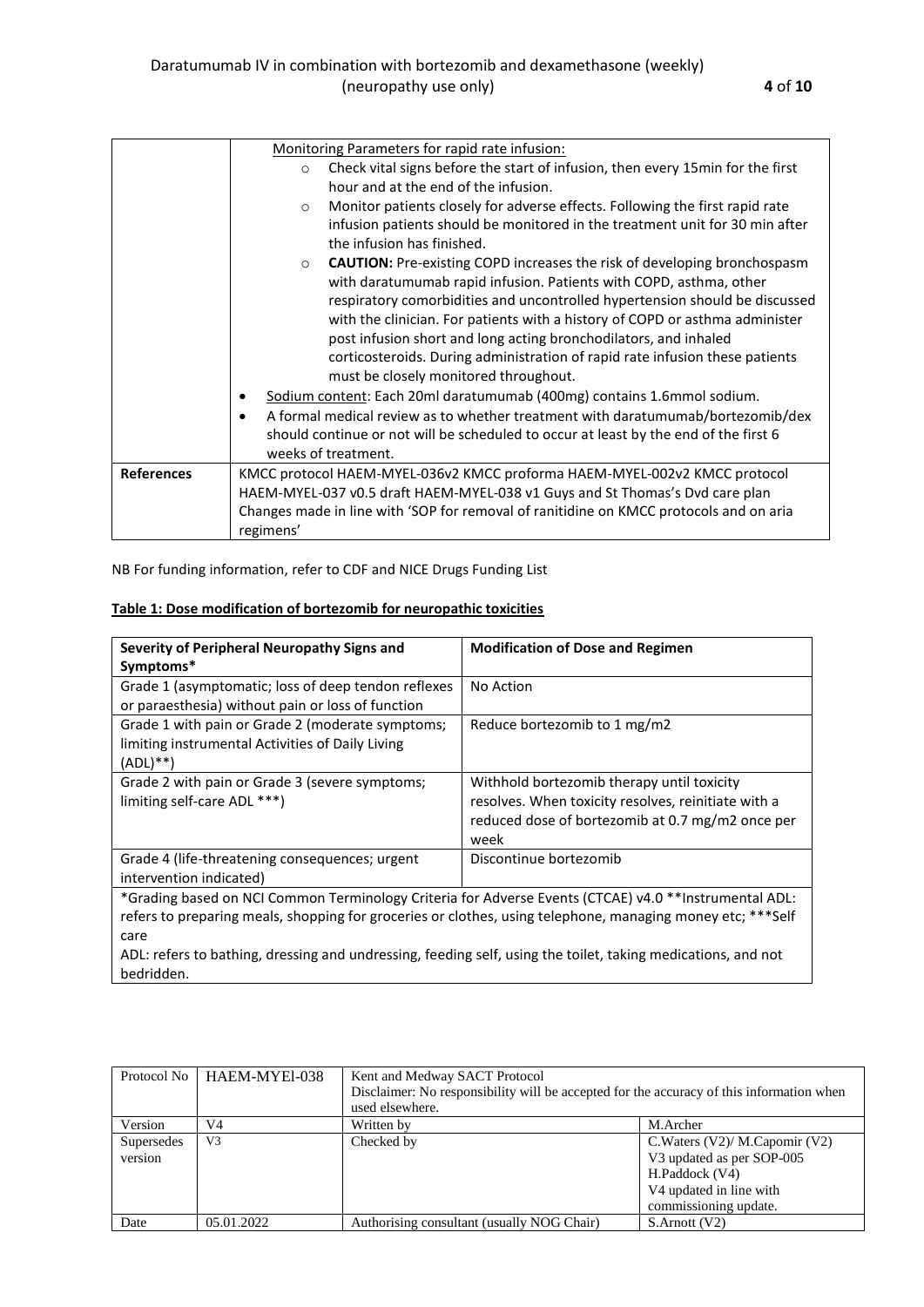## **Cycle 1: cycle length 21 days**

| Day          | Drug               | Dose                    | Route          | Infusion<br>Duration     | Administration                                                                                                                                                                                                                                                                                                    |  |
|--------------|--------------------|-------------------------|----------------|--------------------------|-------------------------------------------------------------------------------------------------------------------------------------------------------------------------------------------------------------------------------------------------------------------------------------------------------------------|--|
| $\mathbf{1}$ |                    |                         |                |                          |                                                                                                                                                                                                                                                                                                                   |  |
|              | Dexamethasone      | 20mg                    | IV             | stat                     |                                                                                                                                                                                                                                                                                                                   |  |
|              | Paracetamol        | 1gm                     | PO             | stat                     | To be administered 1 hour prior to daratumumab.                                                                                                                                                                                                                                                                   |  |
|              |                    |                         |                | Slow bolus               |                                                                                                                                                                                                                                                                                                                   |  |
|              | Chlorphenamine     | 10 <sub>mg</sub>        | IV             | over 1 min               |                                                                                                                                                                                                                                                                                                                   |  |
|              | Montelukast        | 10 <sub>mg</sub>        | PO             | stat                     |                                                                                                                                                                                                                                                                                                                   |  |
|              | <b>DARATUMUMAB</b> | 16mg/kg                 | IV<br>infusion | See notes<br>above       | CYCLE 1 only: Give via in-line 0.22 micrometre filter.<br>In 1000ml Sodium Chloride 0.9%. Flush line pre and post infusion<br>with Sodium Chloride 0.9%                                                                                                                                                           |  |
|              | <b>BORTEZOMIB</b>  | $1.3$ mg/m <sup>2</sup> | <b>SC</b>      | bolus                    |                                                                                                                                                                                                                                                                                                                   |  |
| 8            | Dexamethasone      | 20 <sub>mg</sub>        | IV/PO          | stat                     |                                                                                                                                                                                                                                                                                                                   |  |
|              | Paracetamol        | 1gm                     | PO             | stat                     | To be administered 1 hour prior to daratumumab.                                                                                                                                                                                                                                                                   |  |
|              |                    |                         |                | Slow bolus               |                                                                                                                                                                                                                                                                                                                   |  |
|              | Chlorphenamine     | 10 <sub>mg</sub>        | IV             | over 1 min               | Give via in-line 0.22 micrometre filter.                                                                                                                                                                                                                                                                          |  |
|              | <b>DARATUMUMAB</b> | 16mg/kg                 | IV<br>infusion | See notes<br>above       | May be given in 500 mL sodium chloride 0.9% used only if there were<br>$no \geq$ Grade 1 infusion related reactions (IRR) the previous dose.<br>Otherwise, continue to use a dilution volume of 1000 mL and<br>instructions for the first infusion.<br>Flush line pre and post infusion with Sodium Chloride 0.9% |  |
|              | <b>BORTEZOMIB</b>  | $1.3$ mg/m <sup>2</sup> | SC             | bolus                    |                                                                                                                                                                                                                                                                                                                   |  |
| 15           |                    |                         |                |                          |                                                                                                                                                                                                                                                                                                                   |  |
|              | Dexamethasone      | 20 <sub>mg</sub>        | IV/PO          | stat                     | To be administered 1 hour prior to daratumumab.                                                                                                                                                                                                                                                                   |  |
|              | Paracetamol        | 1gm                     | PO             | stat                     |                                                                                                                                                                                                                                                                                                                   |  |
|              | Chlorphenamine     | 10 <sub>mg</sub>        | IV             | Slow bolus<br>over 1 min |                                                                                                                                                                                                                                                                                                                   |  |
|              | <b>DARATUMUMAB</b> | 16mg/kg                 | IV             | See notes                | Give via in-line 0.22 micrometre filter.<br>May be given in 500 mL sodium chloride 0.9% used only if there                                                                                                                                                                                                        |  |
|              |                    |                         | infusion       | labove                   | were no $\geq$ Grade 1 infusion related reactions (IRR) the previous dose.<br>Otherwise, continue to use a dilution volume of 1000 mL and<br>instructions for the first infusion.<br>Flush line pre and post infusion with Sodium Chloride 0.9%                                                                   |  |
|              | <b>BORTEZOMIB</b>  | $1.3$ mg/m <sup>2</sup> | SC             | bolus                    |                                                                                                                                                                                                                                                                                                                   |  |

| Protocol No | HAEM-MYEI-038  | Kent and Medway SACT Protocol                                                            |                                     |  |  |
|-------------|----------------|------------------------------------------------------------------------------------------|-------------------------------------|--|--|
|             |                | Disclaimer: No responsibility will be accepted for the accuracy of this information when |                                     |  |  |
|             |                | used elsewhere.                                                                          |                                     |  |  |
| Version     | V4             | Written by                                                                               | M.Archer                            |  |  |
| Supersedes  | V <sub>3</sub> | Checked by                                                                               | C. Waters $(V2)/M$ . Capomir $(V2)$ |  |  |
| version     |                |                                                                                          | V3 updated as per SOP-005           |  |  |
|             |                |                                                                                          | H.Paddock (V4)                      |  |  |
|             |                |                                                                                          | V4 updated in line with             |  |  |
|             |                |                                                                                          | commissioning update.               |  |  |
| Date        | 05.01.2022     | Authorising consultant (usually NOG Chair)                                               | $S$ . Arnott $(V2)$                 |  |  |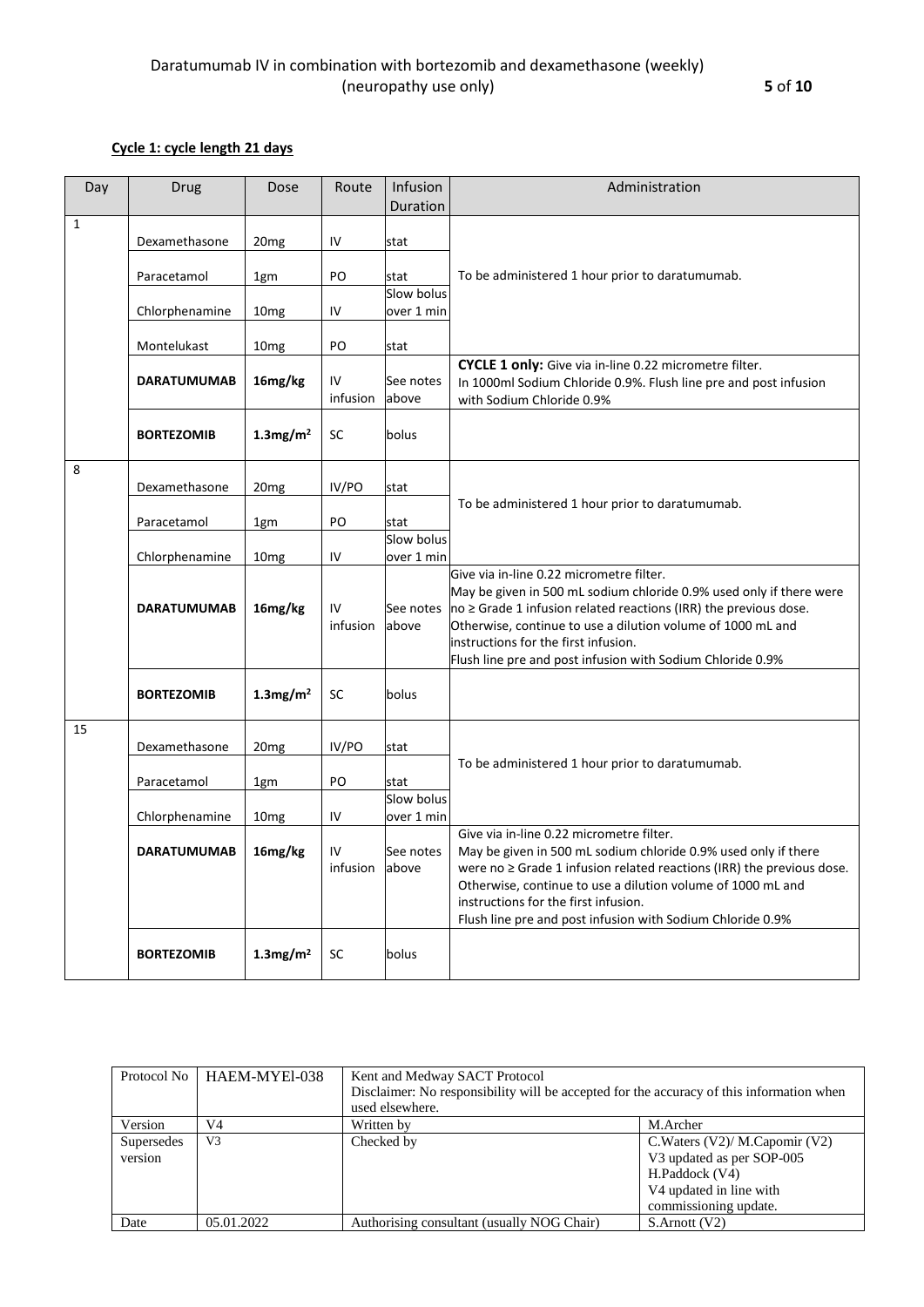### **Cycle 2 and 3: Repeat every 21 days**

| Day          | Drug               | Dose                    | Route          | Infusion<br>Duration | Administration                                                                                                                                                                                                                                                                                                                                                |  |
|--------------|--------------------|-------------------------|----------------|----------------------|---------------------------------------------------------------------------------------------------------------------------------------------------------------------------------------------------------------------------------------------------------------------------------------------------------------------------------------------------------------|--|
| $\mathbf{1}$ |                    |                         |                |                      |                                                                                                                                                                                                                                                                                                                                                               |  |
|              | Dexamethasone      | 20 <sub>mg</sub>        | IV/PO          | stat                 |                                                                                                                                                                                                                                                                                                                                                               |  |
|              |                    |                         |                |                      |                                                                                                                                                                                                                                                                                                                                                               |  |
|              | Paracetamol        | 1gm                     | PO             | stat                 | To be administered 1 hour prior to daratumumab.                                                                                                                                                                                                                                                                                                               |  |
|              |                    |                         |                | Slow bolus           |                                                                                                                                                                                                                                                                                                                                                               |  |
|              | Chlorphenamine     | 10 <sub>mg</sub>        | IV             | over 1 min           |                                                                                                                                                                                                                                                                                                                                                               |  |
|              | <b>DARATUMUMAB</b> | 16mg/kg                 | IV<br>infusion | See notes<br>above   | Give via in-line 0.22 micrometre filter.<br>May be given in 500 mL sodium chloride 0.9% used only if there<br>were no $\geq$ Grade 1 infusion related reactions (IRR) the previous<br>dose. Otherwise, continue to use a dilution volume of 1000 mL and<br>instructions for the first infusion.<br>Flush line pre and post infusion with Sodium Chloride 0.9% |  |
|              | <b>BORTEZOMIB</b>  | $1.3$ mg/m <sup>2</sup> | <b>SC</b>      | bolus                |                                                                                                                                                                                                                                                                                                                                                               |  |
| 8            |                    |                         |                |                      |                                                                                                                                                                                                                                                                                                                                                               |  |
|              | Dexamethasone      | 20 <sub>mg</sub>        | IV/PO          | stat                 |                                                                                                                                                                                                                                                                                                                                                               |  |
|              |                    |                         |                |                      | To be administered 1 hour prior to daratumumab.                                                                                                                                                                                                                                                                                                               |  |
|              | Paracetamol        | 1gm                     | PO             | stat<br>Slow bolus   |                                                                                                                                                                                                                                                                                                                                                               |  |
|              | Chlorphenamine     | 10 <sub>mg</sub>        | IV             | over 1 min           |                                                                                                                                                                                                                                                                                                                                                               |  |
|              | <b>DARATUMUMAB</b> | 16mg/kg                 | IV<br>infusion | See notes<br>above   | Give via in-line 0.22 micrometre filter.<br>May be given in 500 mL sodium chloride 0.9% used only if there were<br>$no \geq$ Grade 1 infusion related reactions (IRR) the previous dose.<br>Otherwise, continue to use a dilution volume of 1000 mL and<br>instructions for the first infusion.<br>Flush line pre and post infusion with Sodium Chloride 0.9% |  |
|              | <b>BORTEZOMIB</b>  | $1.3$ mg/m <sup>2</sup> | <b>SC</b>      | bolus                |                                                                                                                                                                                                                                                                                                                                                               |  |
| 15           |                    |                         |                |                      |                                                                                                                                                                                                                                                                                                                                                               |  |
|              | Dexamethasone      | 20 <sub>mg</sub>        | IV/PO          | stat                 |                                                                                                                                                                                                                                                                                                                                                               |  |
|              | Paracetamol        |                         | PO             | stat                 | To be administered 1 hour prior to daratumumab.                                                                                                                                                                                                                                                                                                               |  |
|              |                    | 1gm                     |                | Slow bolus           |                                                                                                                                                                                                                                                                                                                                                               |  |
|              | Chlorphenamine     | 10 <sub>mg</sub>        | IV             | over 1 min           |                                                                                                                                                                                                                                                                                                                                                               |  |
|              | DARATUMUMAB        | 16mg/kg                 | IV<br>infusion | See notes<br>above   | Give via in-line 0.22 micrometre filter.<br>May be given in 500 mL sodium chloride 0.9% used only if there<br>were no $\geq$ Grade 1 infusion related reactions (IRR) the previous<br>dose. Otherwise, continue to use a dilution volume of 1000 mL and<br>instructions for the first infusion.<br>Flush line pre and post infusion with Sodium Chloride 0.9% |  |
|              | <b>BORTEZOMIB</b>  | $1.3$ mg/m <sup>2</sup> | SC             | bolus                |                                                                                                                                                                                                                                                                                                                                                               |  |

| Protocol No | HAEM-MYEI-038  | Kent and Medway SACT Protocol                                                            |                                 |  |  |  |
|-------------|----------------|------------------------------------------------------------------------------------------|---------------------------------|--|--|--|
|             |                | Disclaimer: No responsibility will be accepted for the accuracy of this information when |                                 |  |  |  |
|             |                | used elsewhere.                                                                          |                                 |  |  |  |
| Version     | V4             | Written by                                                                               | M.Archer                        |  |  |  |
| Supersedes  | V <sub>3</sub> | Checked by                                                                               | C. Waters (V2)/ M. Capomir (V2) |  |  |  |
| version     |                |                                                                                          | V3 updated as per SOP-005       |  |  |  |
|             |                |                                                                                          | H.Paddock (V4)                  |  |  |  |
|             |                |                                                                                          | V4 updated in line with         |  |  |  |
|             |                |                                                                                          | commissioning update.           |  |  |  |
| Date        | 05.01.2022     | Authorising consultant (usually NOG Chair)                                               | $S$ . Arnott $(V2)$             |  |  |  |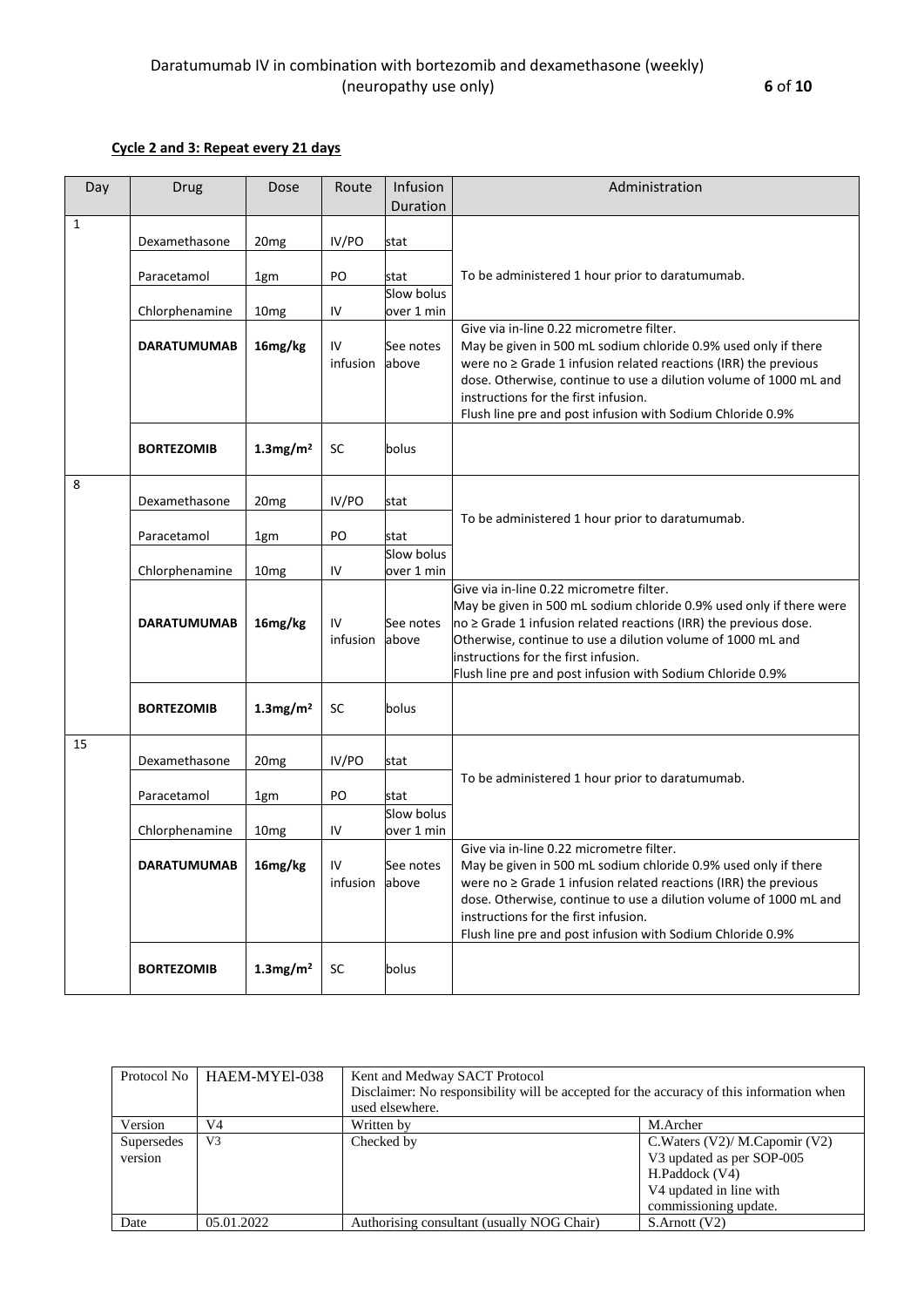## **TTOs cycle 1-3 only**

| <b>Drug</b>                                   | Dose              | Route | Directions                                                                                                                                  |  |  |  |
|-----------------------------------------------|-------------------|-------|---------------------------------------------------------------------------------------------------------------------------------------------|--|--|--|
| Dexamethasone                                 | 20 <sub>mg</sub>  | PO.   | OM on days 2, 9 and 16.                                                                                                                     |  |  |  |
| Aciclovir                                     | 400 <sub>mg</sub> | PO    | BD continuously (plus 3 more months after completion<br>of last treatment dose)                                                             |  |  |  |
| Co-trimoxazole                                | 480 <sub>mg</sub> | PO.   | TWICE daily on Mondays, Wednesdays and Fridays (plus<br>3 more months after completion of last treatment dose)                              |  |  |  |
| Allopurinol                                   | 300 <sub>mg</sub> | PO.   | OD and review after 4 weeks. Prescribe continuing<br>supply if required from cycle 2 onwards.                                               |  |  |  |
| Omeprazole                                    | 20 <sub>mg</sub>  | PO    | <b>OD</b>                                                                                                                                   |  |  |  |
| Metoclopramide                                | 10 <sub>mg</sub>  | PO.   | Take 10mg TDS for 3 days after bortezomib then up to<br>TDS when required. Do not take for more than 5 days<br>continuously.                |  |  |  |
|                                               |                   |       | On Cycle 1 only, then prescribe as required                                                                                                 |  |  |  |
| Loperamide                                    | 2 <sub>mg</sub>   | PO.   | Take two capsules (4mg) after first loose stool, then one<br>capsule (2mg) after each loose stool when required.<br>(Maximum 16mg per day). |  |  |  |
|                                               |                   |       | Dispense on Cycle 1 only, and then prescribe as<br>required.                                                                                |  |  |  |
| Consider the use of prophylactic anti-fungals |                   |       |                                                                                                                                             |  |  |  |

| Protocol No           | HAEM-MYEI-038  | Kent and Medway SACT Protocol<br>Disclaimer: No responsibility will be accepted for the accuracy of this information when<br>used elsewhere. |                                                                                                                                    |  |  |
|-----------------------|----------------|----------------------------------------------------------------------------------------------------------------------------------------------|------------------------------------------------------------------------------------------------------------------------------------|--|--|
| Version               | V4             | Written by                                                                                                                                   | M.Archer                                                                                                                           |  |  |
| Supersedes<br>version | V <sub>3</sub> | Checked by                                                                                                                                   | C. Waters (V2)/ M. Capomir (V2)<br>V3 updated as per SOP-005<br>H.Paddock (V4)<br>V4 updated in line with<br>commissioning update. |  |  |
| Date                  | 05.01.2022     | Authorising consultant (usually NOG Chair)                                                                                                   | S.Arnott (V2)                                                                                                                      |  |  |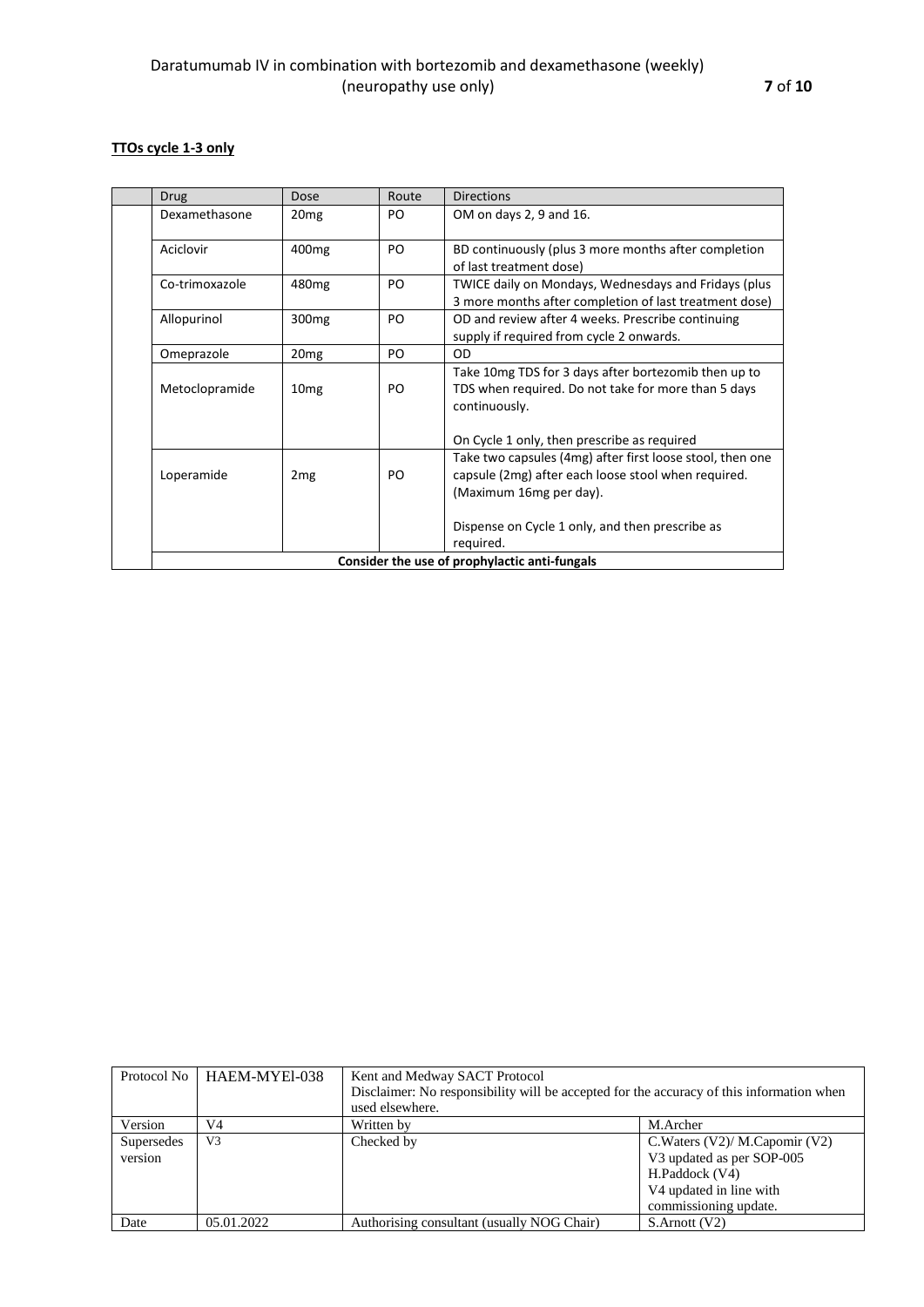### **Cycle 4-8 repeat every 21 days**

| Day          | <b>Drug</b>        | Dose                    | Route       | Infusion                 | Administration                                                                                                                                                                                                                                                               |
|--------------|--------------------|-------------------------|-------------|--------------------------|------------------------------------------------------------------------------------------------------------------------------------------------------------------------------------------------------------------------------------------------------------------------------|
|              |                    |                         |             | Duration                 |                                                                                                                                                                                                                                                                              |
| $\mathbf{1}$ | Dexamethasone      | 20 <sub>mg</sub>        | IV/PO       | stat                     | To be administered 1 hour prior to daratumumab.                                                                                                                                                                                                                              |
|              | Paracetamol        | 1gm                     | PO          | stat                     |                                                                                                                                                                                                                                                                              |
|              | Chlorphenamine     | 10 <sub>mg</sub>        | IV          | Slow bolus<br>over 1 min |                                                                                                                                                                                                                                                                              |
|              | <b>DARATUMUMAB</b> | 16mg/kg                 | IV infusion | See notes<br>above       | Give via in-line 0.22 micrometre filter.<br>In 500ml Sodium Chloride 0.9% used only if there were no ≥<br>Grade 1 infusion related reactions (IRR) the previous dose.<br>Otherwise, continue to use a dilution volume of 1000 mL and<br>instructions for the first infusion. |
|              |                    |                         |             |                          | Flush line pre and post infusion with Sodium Chloride 0.9%                                                                                                                                                                                                                   |
|              | <b>BORTEZOMIB</b>  | $1.3$ mg/m <sup>2</sup> | <b>SC</b>   | bolus                    |                                                                                                                                                                                                                                                                              |
| 8            | <b>BORTEZOMIB</b>  | $1.3$ mg/m <sup>2</sup> | <b>SC</b>   | bolus                    |                                                                                                                                                                                                                                                                              |
| 15           | <b>BORTEZOMIB</b>  | $1.3$ mg/m <sup>2</sup> | <b>SC</b>   | bolus                    |                                                                                                                                                                                                                                                                              |

# **TTOs cycle 4-8**

| <b>TTO</b> | <b>Drug</b>    | <b>Dose</b>       | Route | <b>Directions</b>                                                 |
|------------|----------------|-------------------|-------|-------------------------------------------------------------------|
|            |                |                   |       | OM on days 2,8,9,15 and 16                                        |
|            | Dexamethasone  | 20 <sub>mg</sub>  | PO.   | (Where appropriate dose must be taken prior to bortezomib         |
|            |                |                   |       | injection ie on days where bortezomib alone is administered)      |
|            | Aciclovir      | 400 <sub>mg</sub> | PO.   | BD continuously (plus 3 more months after completion of last      |
|            |                |                   |       | treatment dose)                                                   |
|            | Co-trimoxazole | 480 <sub>mg</sub> | PO.   | TWICE daily on Mondays, Wednesdays and Fridays (plus 3 more       |
|            |                |                   |       | months after completion of last treatment dose)                   |
|            | Omeprazole     | 20 <sub>mg</sub>  | PO.   | OD.                                                               |
|            |                |                   |       | Take 10mg TDS for 3 days after bortezomib then up to TDS when     |
|            | Metoclopramide | 10 <sub>mg</sub>  | PO.   | required Do not take for more than 5 days continuously.           |
|            |                |                   |       |                                                                   |
|            |                |                   |       | On Cycle 1 only, then prescribe as required                       |
|            |                |                   |       | Take two capsules (4mg) after first loose stool, then one capsule |
|            | Loperamide     | 2 <sub>mg</sub>   | PO    | (2mg) after each loose stool when required. (Maximum 16mg per     |
|            |                |                   |       | day).                                                             |
|            |                |                   |       |                                                                   |
|            |                |                   |       | Dispense on Cycle 1 only, and then prescribe as required.         |
|            |                |                   |       | Consider the use of prophylactic anti-fungals                     |

| Protocol No           | HAEM-MYEI-038  | Kent and Medway SACT Protocol<br>Disclaimer: No responsibility will be accepted for the accuracy of this information when<br>used elsewhere. |                                                                                                                                        |  |  |
|-----------------------|----------------|----------------------------------------------------------------------------------------------------------------------------------------------|----------------------------------------------------------------------------------------------------------------------------------------|--|--|
| Version               | V <sub>4</sub> | Written by                                                                                                                                   | M.Archer                                                                                                                               |  |  |
| Supersedes<br>version | V <sub>3</sub> | Checked by                                                                                                                                   | C. Waters $(V2)/M$ . Capomir $(V2)$<br>V3 updated as per SOP-005<br>H.Paddock (V4)<br>V4 updated in line with<br>commissioning update. |  |  |
| Date                  | 05.01.2022     | Authorising consultant (usually NOG Chair)                                                                                                   | S.Arnott (V2)                                                                                                                          |  |  |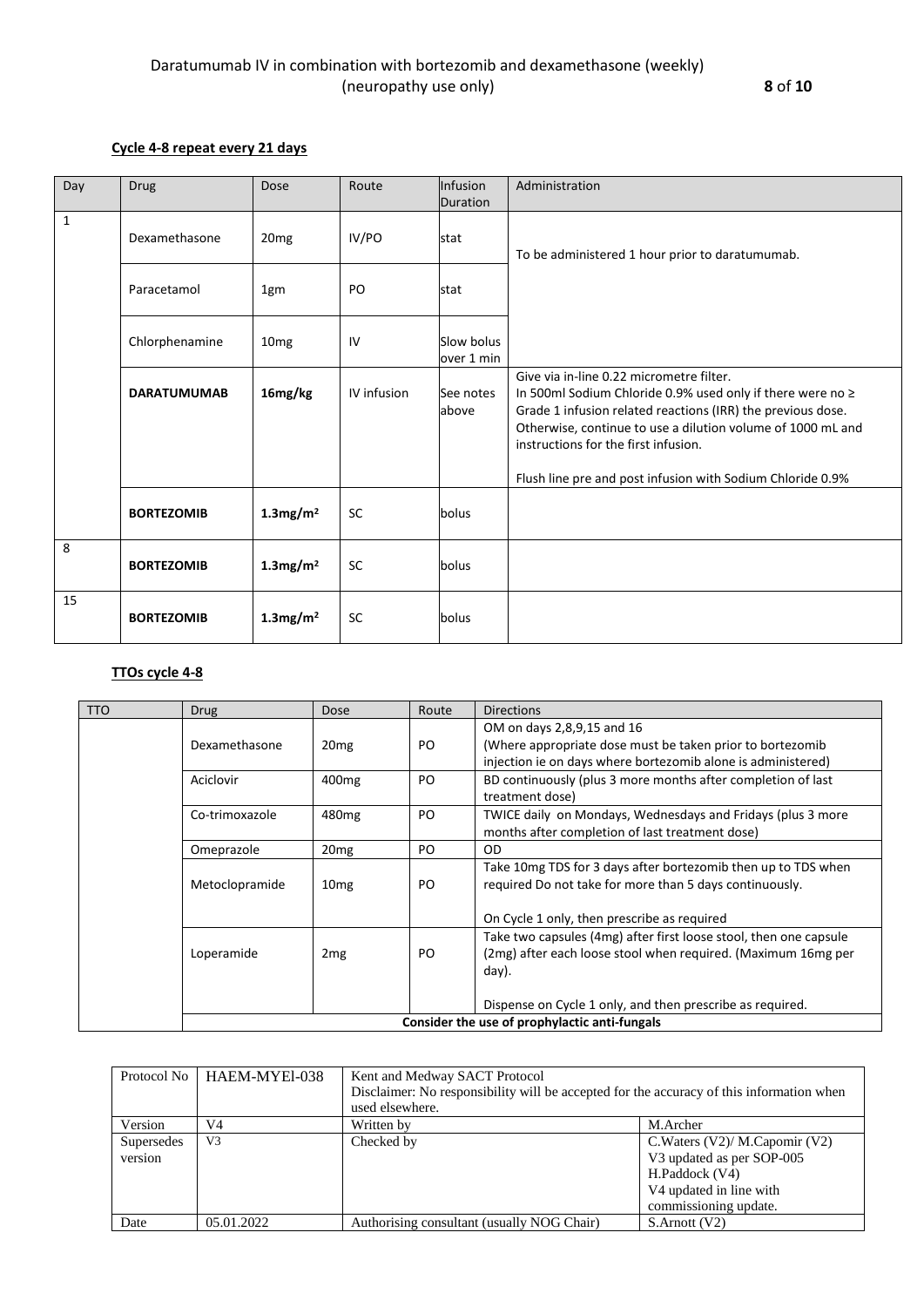### **Cycle 9 onwards repeat every 28 days.**

| Day          | Drug               | Dose             | Route       | Infusion   | Administration                                                                                                                                                                                                                                                                                                                                        |
|--------------|--------------------|------------------|-------------|------------|-------------------------------------------------------------------------------------------------------------------------------------------------------------------------------------------------------------------------------------------------------------------------------------------------------------------------------------------------------|
|              |                    |                  |             | Duration   |                                                                                                                                                                                                                                                                                                                                                       |
|              |                    |                  |             |            |                                                                                                                                                                                                                                                                                                                                                       |
| $\mathbf{1}$ | Dexamethasone      | 12mg             | PO/IV       | stat       | To be administered 1 hour prior to daratumumab.                                                                                                                                                                                                                                                                                                       |
|              | Paracetamol        | 1gm              | PO          | stat       |                                                                                                                                                                                                                                                                                                                                                       |
|              |                    |                  |             | Slow bolus |                                                                                                                                                                                                                                                                                                                                                       |
|              | Chlorphenamine     | 10 <sub>mg</sub> | IV          | over 1 min |                                                                                                                                                                                                                                                                                                                                                       |
|              | <b>DARATUMUMAB</b> | 16mg/kg          | IV infusion |            | Give via in-line 0.22 micrometre filter.<br>In 500ml Sodium Chloride 0.9% used only if there were<br>$no \geq$ Grade 1 infusion related reactions (IRR) the<br>previous dose. Otherwise, continue to use a dilution<br>volume of 1000 mL and instructions for the first<br>infusion.<br>Flush line pre and post infusion with Sodium Chloride<br>0.9% |

### **TTOs cycle 9 onwards**

| <b>TTO</b> | <b>Drug</b>                                   | Dose              | Route | <b>Directions</b>                                                                                                                           |  |  |  |
|------------|-----------------------------------------------|-------------------|-------|---------------------------------------------------------------------------------------------------------------------------------------------|--|--|--|
|            | Dexamethasone                                 | 4 <sub>mg</sub>   | PO    | To be taken in the morning for 2 days starting the day<br>after daratumumab treatment.                                                      |  |  |  |
|            | Aciclovir                                     | 400 <sub>mg</sub> | PO.   | BD continuously (plus 3 more months after completion<br>of last treatment dose)                                                             |  |  |  |
|            | Co-trimoxazole                                | 480 <sub>mg</sub> | PO    | TWICE daily on Mondays, Wednesdays and Fridays (plus<br>3 more months after completion of last treatment dose)                              |  |  |  |
|            | Omeprazole                                    | 20 <sub>mg</sub>  | PO    | <b>OD</b>                                                                                                                                   |  |  |  |
|            | Metoclopramide                                | 10 <sub>mg</sub>  | PO    | Take 10 mg up to TDS when required. Do not take for<br>more than 5 days continuously.                                                       |  |  |  |
|            |                                               |                   |       | On Cycle 1 only, then prescribe as required                                                                                                 |  |  |  |
|            | Loperamide                                    | 2 <sub>mg</sub>   | PO    | Take two capsules (4mg) after first loose stool, then one<br>capsule (2mg) after each loose stool when required.<br>(Maximum 16mg per day). |  |  |  |
|            |                                               |                   |       | Dispense on Cycle 1 only, and then prescribe as<br>required.                                                                                |  |  |  |
|            | Consider the use of prophylactic anti-fungals |                   |       |                                                                                                                                             |  |  |  |

|                       | Protocol No   HAEM-MYEl-038 | Kent and Medway SACT Protocol<br>Disclaimer: No responsibility will be accepted for the accuracy of this information when<br>used elsewhere. |                                                                                                                                                    |  |  |
|-----------------------|-----------------------------|----------------------------------------------------------------------------------------------------------------------------------------------|----------------------------------------------------------------------------------------------------------------------------------------------------|--|--|
| Version               | V4                          | Written by                                                                                                                                   | M.Archer                                                                                                                                           |  |  |
| Supersedes<br>version | V <sub>3</sub>              | Checked by                                                                                                                                   | C. Waters $(V2)/M$ . Capomir $(V2)$<br>V3 updated as per SOP-005<br>H.Paddock (V4)<br>V <sub>4</sub> updated in line with<br>commissioning update. |  |  |
| Date                  | 05.01.2022                  | Authorising consultant (usually NOG Chair)                                                                                                   | $S$ . Arnott $(V2)$                                                                                                                                |  |  |